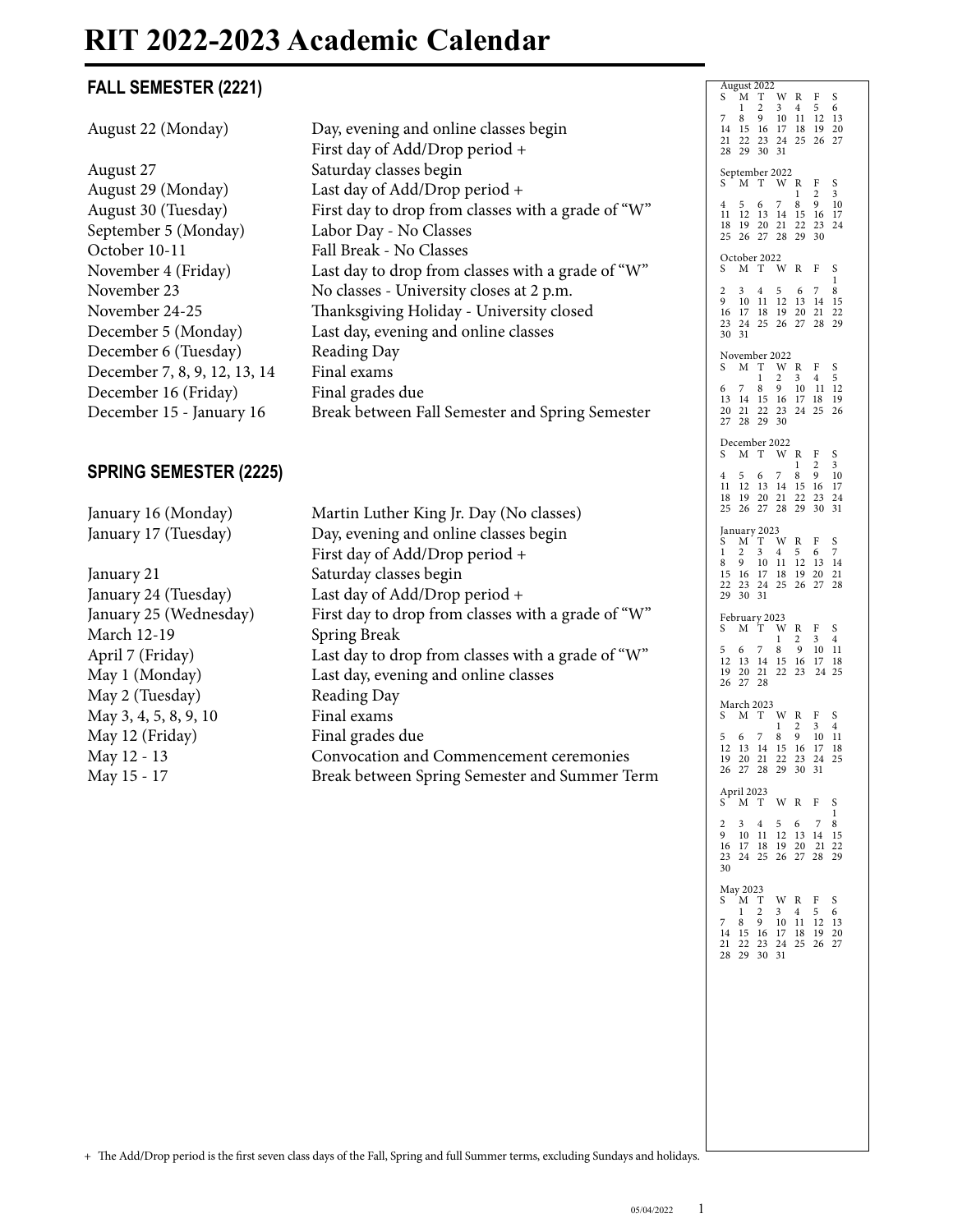#### **12 week SUMMER TERM(2228)**

| 12 week SUMMER TERM (2228)                |                                                                         | May 2023<br>S M T W R F S                                                                                                              |
|-------------------------------------------|-------------------------------------------------------------------------|----------------------------------------------------------------------------------------------------------------------------------------|
| May 18 (Thursday)                         | Day, evening and online classes begin<br>First day of Add/Drop period + | $3 \t 4 \t 5 \t 6$<br>$1\quad 2$<br>7 8 9 10 11 12 13<br>14    15    16    17    18    19    20<br>21 22 23 24 25 26 27<br>28 29 30 31 |
| May 20                                    | Saturday classes begin                                                  |                                                                                                                                        |
| May 25 (Thursday)                         | Last day to Add/Drop classes                                            | June 2023<br>S M T W R F S<br>1 2 3                                                                                                    |
| May 26 (Friday)                           | First day to drop from classes with a grade of "W"                      | 4 5 6 7 8 9 10                                                                                                                         |
| May 29 (Monday)                           | Memorial Day - University closed                                        | 11 12 13 14 15 16 17<br>18  19  20  21  22  23  24                                                                                     |
| July 4 (Tuesday)                          | Independence Day observed - University closed                           | 25 26 27 28 29 30                                                                                                                      |
| July 27 (Wednesday)                       | Last day to drop from classes with a grade of "W"                       | July 2023<br>$S$ $M$ $T$ $W$ $R$ $F$ $S$                                                                                               |
| August 9 (Wednesday)                      | Last day, evening and online classes                                    | $\mathbf{1}$                                                                                                                           |
| August 10 (Thursday)                      | Reading Day                                                             | 3 4 5 6 7 8<br>2<br>9 10 11 12 13 14 15                                                                                                |
| August 11, 14, 15                         | Final exams                                                             | 16 17 18 19 20 21 22<br>23 24 25 26 27 28 29                                                                                           |
| August 17 (Thursday)                      | Final grades due                                                        | 30 31                                                                                                                                  |
| August 18 - 27                            | Break between Summer Term and Fall Semester                             | August 2023<br>S M T W R F S                                                                                                           |
|                                           |                                                                         | $2 \t3 \t4 \t5$<br>$\mathbf{1}$<br>6 7 8 9 10 11 12                                                                                    |
| <b>Short Session 1 SUMMER TERM (2228)</b> |                                                                         | 13 14 15 16 17 18 19                                                                                                                   |
|                                           |                                                                         | 20 21 22 23 24 25 26<br>27 28 29 30 31                                                                                                 |
| May 18 (Thursday)                         | Day, evening and online classes begin                                   |                                                                                                                                        |
|                                           | First day of Add/Drop period                                            |                                                                                                                                        |
| May 22 (Monday)                           | Last day to Add/Drop classes                                            |                                                                                                                                        |
| May 23 (Tuesday)                          | First day to drop from classes with a grade of "W"                      |                                                                                                                                        |
| May 29 (Monday)                           | Memorial Day - University closed                                        |                                                                                                                                        |
| June 21 (Wednesday)                       | Last day to drop from classes with a grade of "W"                       |                                                                                                                                        |
| June 28 (Wednesday)                       | Last day of classes                                                     |                                                                                                                                        |
| June 29-30                                | Final Exams                                                             |                                                                                                                                        |
|                                           |                                                                         |                                                                                                                                        |
|                                           |                                                                         |                                                                                                                                        |
| July 3 (Monday)                           | Final grades due                                                        |                                                                                                                                        |
| <b>Short Session 2 SUMMER TERM (2228)</b> |                                                                         |                                                                                                                                        |
| July 3 (Monday)                           | Day, evening and online classes begin                                   |                                                                                                                                        |
|                                           | First day of Add/Drop period                                            |                                                                                                                                        |
| July 4 (Tuesday)                          | Independence Day observed - University closed                           |                                                                                                                                        |
| July 6 (Thursday)                         | Last day to Add/Drop classes                                            |                                                                                                                                        |
| July 7 (Friday)                           | First day to drop from classes with a grade of "W"                      |                                                                                                                                        |
| August 2 (Wednesday)                      | Last day to drop from classes with a grade of "W"                       |                                                                                                                                        |
| August 9 (Wednesday)                      | Last day, evening and online classes                                    |                                                                                                                                        |
| August 10 (Thursday)                      | Reading Day                                                             |                                                                                                                                        |
| August 11, 14, 15                         | Final exams                                                             |                                                                                                                                        |
| August 17 (Thursday)                      | Final grades due                                                        |                                                                                                                                        |
|                                           |                                                                         |                                                                                                                                        |
|                                           |                                                                         |                                                                                                                                        |
|                                           |                                                                         |                                                                                                                                        |
|                                           |                                                                         |                                                                                                                                        |
|                                           |                                                                         |                                                                                                                                        |
|                                           |                                                                         |                                                                                                                                        |
|                                           |                                                                         |                                                                                                                                        |
|                                           |                                                                         |                                                                                                                                        |
|                                           |                                                                         |                                                                                                                                        |

+ The Add/Drop period is the first seven class days of the Fall, Spring and full Summer terms, excluding Sundays and holidays.

 $\begin{array}{c} {\rm S} \\ {\rm 3} \\ {\rm 10} \\ {\rm 17} \\ {\rm 24} \end{array}$